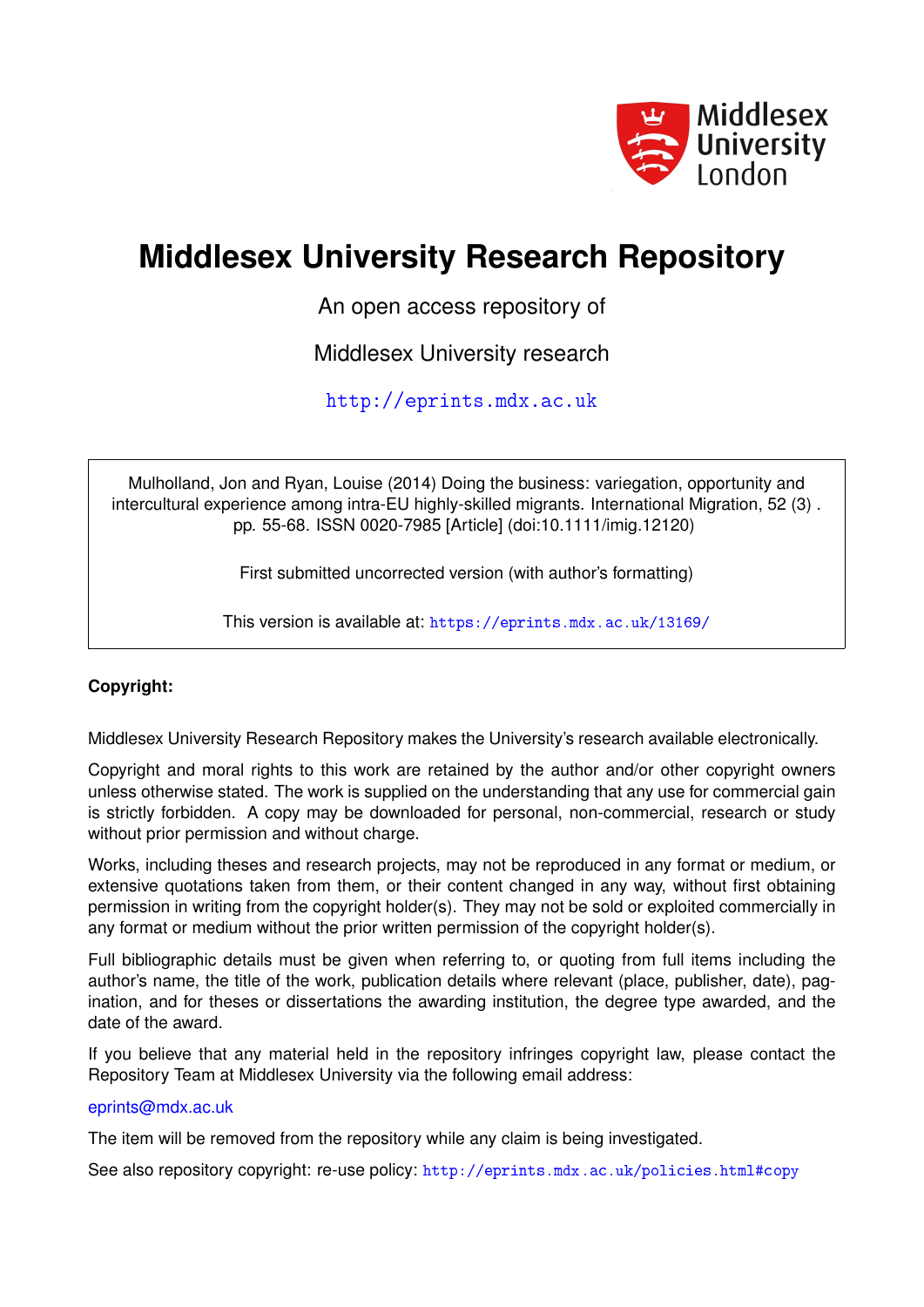# DOING THE BUSINESS: VARIEGATION, MIGRATION, AND THE CULTURAL DIMENSIONS OF BUSINESS PRAXIS – THE EXPERIENCES OF THE FRENCH HIGHLY-SKILLED IN LONDON

Jon Mulholland and Louise Ryan

Middlesex University

Dr. Jon Mulholland - PhD, MSc, BA (Hons) Senior Lecturer in Sociology, Dept. of Criminology and Sociology, School of Health and Social Sciences, Middlesex University, The Burroughs, London. NW4 4BT +44 (0)2084115526 E-Mail: j.mulholland@mdx.ac.uk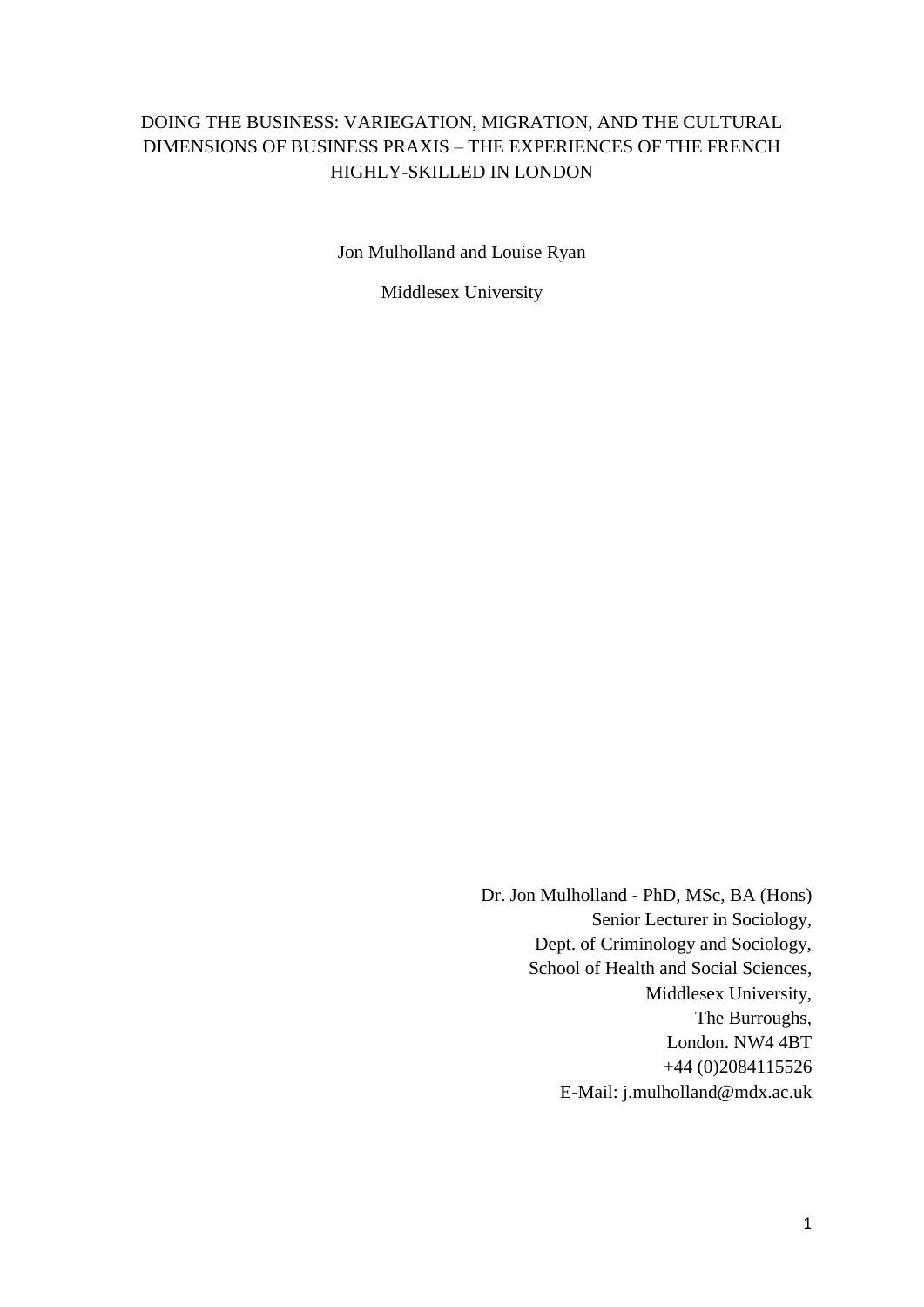# **DOING BUSINESS WITH THE 'ANGLO-SAXONS': FRENCH HIGHLY-SKILLED MIGRATION AND INTER-CULTURAL BUSINESS EXPERIENCE IN LONDON**

# Abstract

French highly-skilled migration to London arguably constitutes the largest and most significant manifestation of such mobility within Europe. As such, they represent something of a test case for understanding the dynamics shaping intra-EU highly skilled migration, and beyond this, "elite mobility" more generally. Focussing on the working experiences of French highly-skilled professionals in London"s financial and business sectors, this paper explores the meanings attributed to business praxis, in the capital, by a migrant group motivated in large part by career escalation and accumulation. The paper aims to contribute to our understanding of the nature and effects of ongoing variegation in the national expressions of capitalism (in particular, its manifestation in the cultural dimensions of business practices), and its salience for grasping the motivations and experiences of particular instances of highly-skilled migration. The variegation thesis argues that national expressions of capitalism will endure, despite the forces of globalisation, as the latter will continue to be mediated by nationally-framed ecological, institutional, processual, cultural and behavioural divergences. The ongoing variegated nature of European political economies remains a fundamental explanatory backdrop to understanding both the motivations for, and obstacles to, intra-EU migration for the highly-skilled.

In line with such a thesis, the data (derived from one-off, in-depth, semi-structured interviews and a focus group), are indicative of the ongoing influence of nationally-framed, and culturally grounded, business practices, and of the equally nationally-framed manner in which these practices are signified by highly-skilled migrants. The data are also suggestive of the manner in which such variegation may challenge any seamless transferability of businessrelated social and cultural capital in contexts of inter-national migration. The paper explores the nature and signification of such variegation through an exploration of the cultural dimensions of business-related methodologies, language use, and communication praxis. Calling for a greater understanding of the particularities of specific instances of highly-skilled migration, this paper seeks to contribute to a fuller delineation of the specificities of French migratory motivations, experiences and meanings, as these pertain to their emplacement in London.

Key Words: Variegation, Highly Skilled Migrants, French, London, National and Business Culture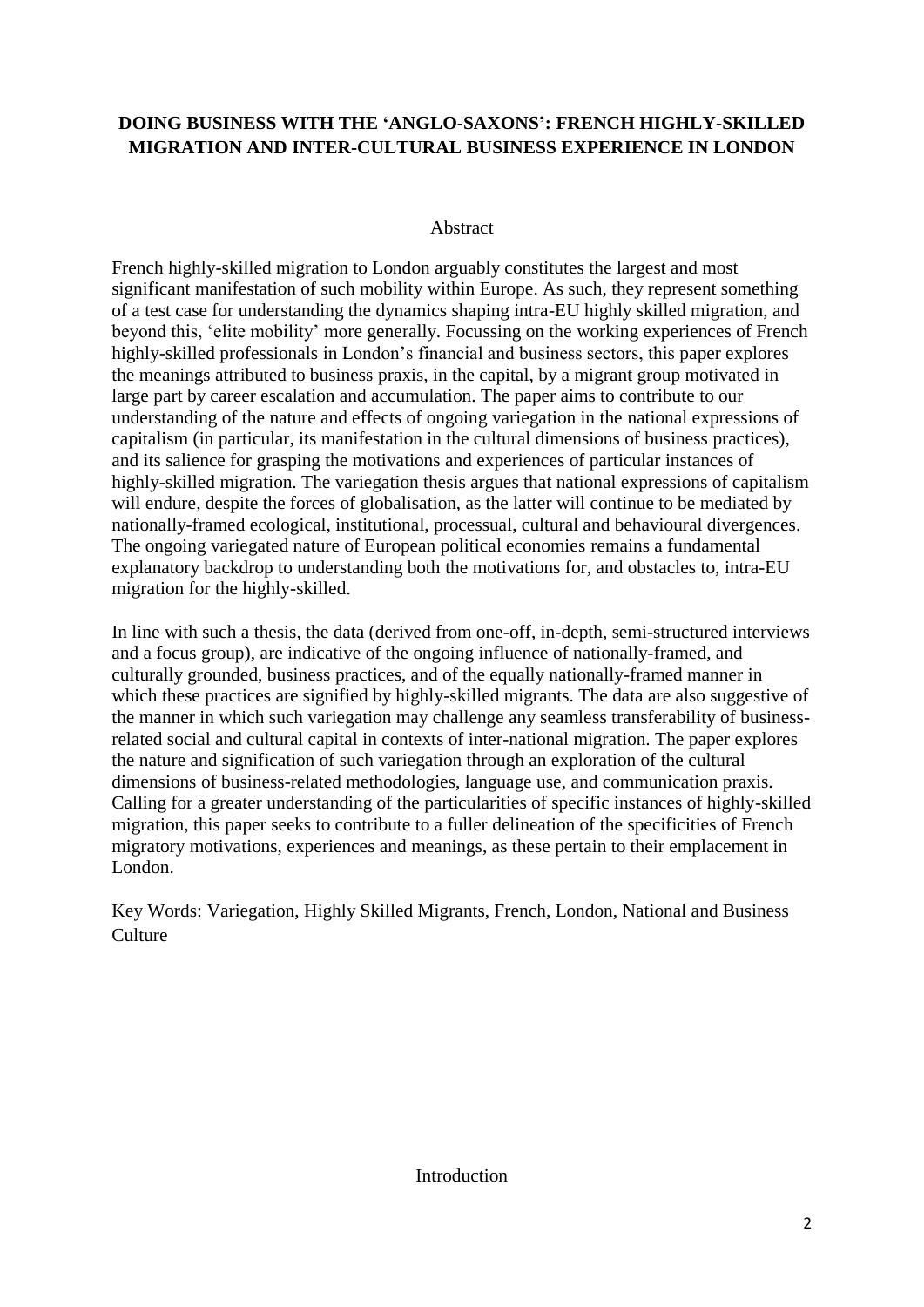...from a number of perspectives: technical knowledge of stuff which I have learnt in London, which are very specific to the London environment; the financial centre; big banks; most of the developments, financial developments; financial engineering...from a professional perspective, it was something I was happy to learn. In addition to which, the work environment, starting with the language, the English language, but also the management style, which was very much, I would say, Anglo-Saxon driven was also from this standpoint, something that I was very happy with (Bernadette)

Bernadette, a banker in her early 50s enjoying her second spell in London, gives voice to the substantive and particular attributes of London as a global financial centre in which one can escalate career opportunities and enhance professional experience. Her emphasis on the specificities of London alerts us to the ongoing importance of place in the lives of highly skilled migrants, and in turn, the ongoing divergences associated with different and particular places (Jessop et al 2008).

There is an emerging critique of assumptions about the 'friction-free' mobility available to a highly skilled trans-national elite assumed to be possessed of a seamlessly transferable cosmopolitan capital (Weenik, 2008). This critique is in turn underpinned by a challenge to other foundational assumptions regarding the progressive integration of European economies and labour markets; and more generally the broader convergence of national capitalist economies into an increasingly homogenous globalised modus operendi (Clift 2007). Against such assumptions lies a recognition of the ongoing importance of divergence in the national expressions of capitalism (Hay 2000, Clift 2007), and of the similarly variegated nature of the cultural underpinnings of economic and business praxis across national borders (Leung et al 2005, Wood 2003). These differences exist *despite* the forces of convergence associated with institutionally-drive processes of regional integration (as in the case of the EU) (Braun and Glöckner-Rist 2011) and globalisation (Clift 2007, Scholte 2005, Wood 2003, Hay 2000).

Such variegation remains both motive for, and potential obstacle to, the successful outcomes of migration for career escalation. A variegation framework also alerts us to the importance of understanding what remains qualitatively particular about specific migratory motivations, experiences and outcomes, and the places implicated in these (authors forthcoming). It also alerts us to the prospect that highly-skilled mobility, for the purpose of career escalation, may be impeded by the non-transferability of business-related social and cultural capital across national borders. We argue that French highly skilled migration to London, whilst complex in its nature (authors forthcoming), can broadly be conceived as a mobility driven by ongoing salient economic, social and political differences that are seen (by those who migrate) to exist between France and the UK (in particular Paris and London). Drawing on data from a qualitative study of French highly skilled migrants in London"s financial and business sectors, the paper explores French significations of the nature of working praxis in London, and the "new grammars" of business it offers (Conradson and Latham 2007).

The pertinence of ongoing variegation in the respective natures of French and British economic, business and career structures and practices is reflected in the scale and character of French migration to London and the UK. While there is no single mechanism for the systematic registration of migrants from the old EU nations, census data suggest a significant growth in French migration to the UK. For example, while there were officially 38,000 French people living in the UK in 2001, by 2010 this figure had risen to 111,000 (Office of National Statistics). This corresponds closely to the Eurostat (2009) estimate of 114,000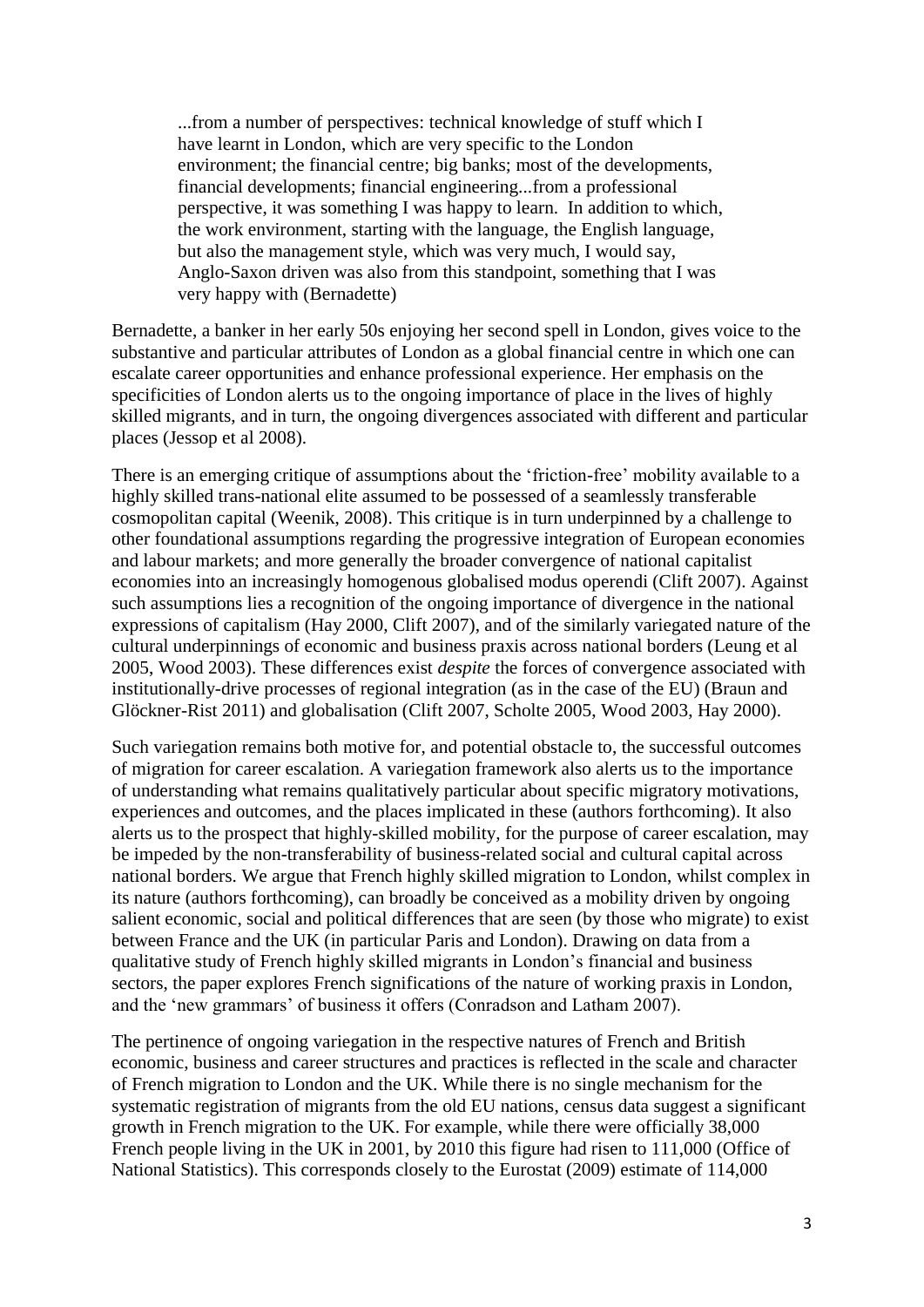French nationals resident in the UK. Data from the Department of Work and Pensions (DWP) on new national insurance numbers issued to adult overseas nationals in the UK indicates that between 2006/7 and 2009/10, over 80,000 newly-arrived French nationals were allocated national insurance numbers. During 2008-9, only the Poles, Indians and Slovakians were arriving in the UK in larger numbers. Reflecting a broader pattern, London is the primary destination for the French (DWP, 2012). However, these figures are dramatically short of other recent, though unverifiable, estimates. The number of French nationals in London alone has been suggested to be as high as 300,000 (*Mail Online Jan* 24<sup>th</sup> 2010), and based on the French Consulate's estimates, 400,000 (*The Economist* Feb. 24<sup>th</sup> 2011). Evidence also points to the fact that the French are the most highly qualified European migrants in the UK (72% having a University education compared to 46.2% of Spanish and 21.3% of Germans) (see Braun and Glöckner-Rist 2011).

#### Variegation, Capital Transferability and the French Highly-Skilled in London

Recent research has sought to bring into question prevailing assumptions about the nature of highly-skilled migration. There have been particular criticisms of the assumption that highlyskilled migrants are global nomads, able to move seamlessly around the world at will, and without substantive impediment (see Raghuram and Kofman, 2002; Beaverstock, 2005; Butcher, 2009). Accounts of the highly-skilled migrant as super-proficient itinerants have been criticised for their failure to engage with certain prevailing realities associated with even the most elite forms of migration. Two particularly important limitations can be discerned. Firstly, that contrary to images of the highly–skilled as fortified by a cosmopolitan capital that guarantees, through its universal currency, employability and escalation, in any chosen destination (Weenik 2008, Scott 2006), social and cultural capital is not seamlessly transferable. For instance, Csedő (2008) points to the fact that skills, defined for the purpose of this paper as, general and specific competencies deemed to be appropriate to the fulfilment of specified tasks, are essentially socially constructed (in a manner that is commonly gendered Kofman and Raghuram 2006), and that the nature and sufficiency of skills must be negotiated in any national context. Even more fundamentally, the cultural and social capital acquired in, and pertinent to, one national context, cannot be assumed to be transferable to another (Erel 2010). In terms of social capital, access to, and effective utilisation of, careerpertinent social networks has been shown to be both necessary for the realisation of career escalation for the highly skilled, and also highly contingent (authors forthcoming).

This relates to a second limitation, namely the assumption of convergence. Convergence theories suggest a relentless pressure for national variations in the social formation of capitalism to be reduced, and ultimately eliminated (Hay 2000). Ongoing national variation becomes incidental and temporary. Convergence theories may at first sight appear to have a particular pertinence to understanding the development of EU national economies, both because economic integration has functioned as one of the primary drivers of the European project, and to the extent that assumptions may prevail about a common pan-European (economic) cultural "character". But as Hay (2000) points out, though there may be some commonality of pressures on national economies, the manner in which these impinge, are mediated by national "models", and are interpreted and responded to, will vary dramatically. Wood (2003) has also pointed to the manner in which economic and business culture are informed by national culture, such that business praxis may continue to vary from one national context to another (Leung et al 2005). In understanding the cultural dimensions of business, Leung et al (2005) have called for a new research agenda concerned with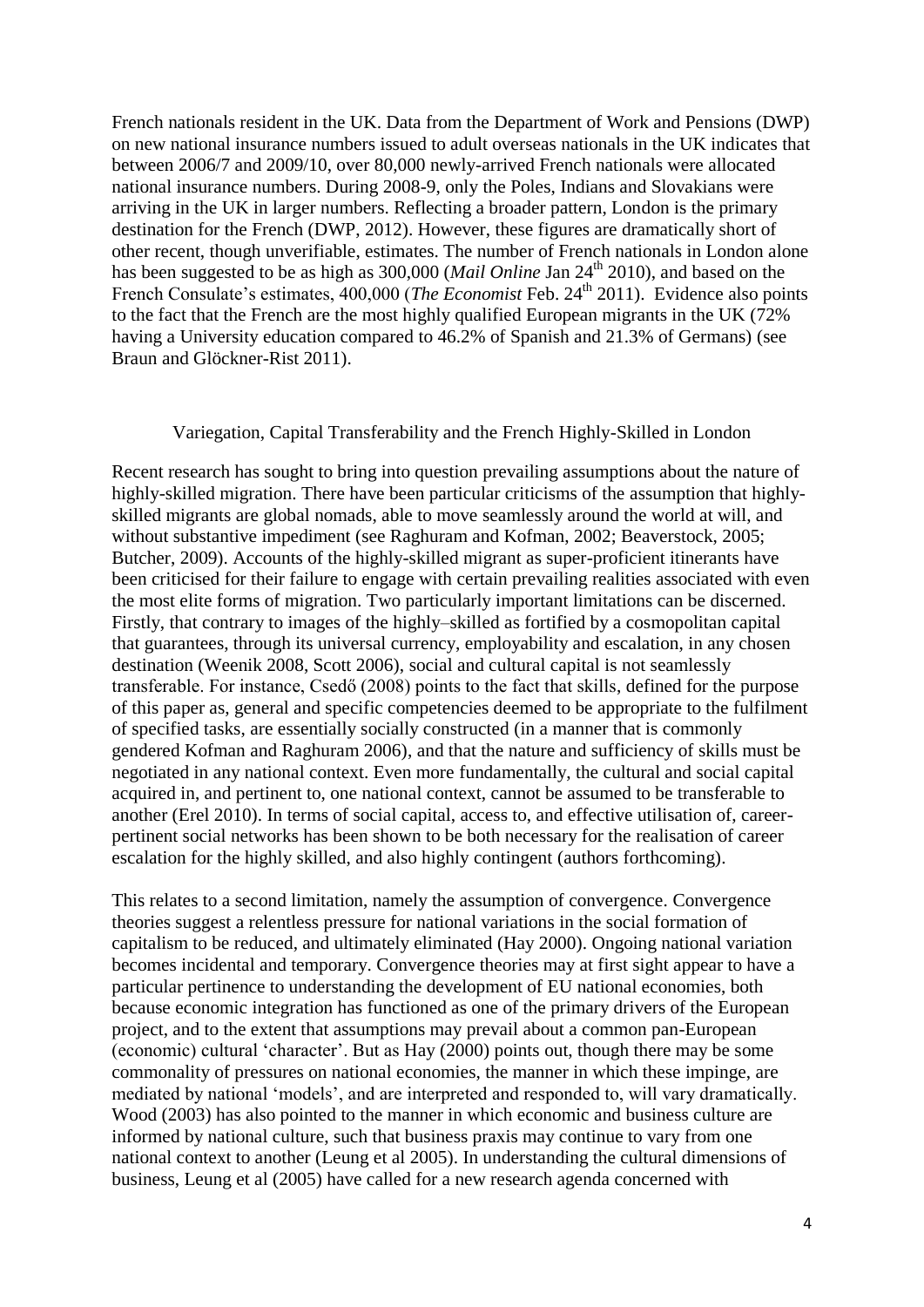elaborating a more complex notion of culture, its effects, and its interactions with socioeconomic variables via a multi-method approach. They suggest, "sweeping statements about cultures are useful to the extent that they provide an abstract framework for organizing more situated description of the effects of cultures. A major challenge for the field is to develop mid-range, dynamic frameworks of culture that are sensitive to their nuances in different contexts" (2005: p. 374). Through the exploration of the experiences and significations of French highly skilled migrants in London we hope to make a contribution to such a framework.

Despite the multi-dimensional nature of European integration, levels of intra-EU highlyskilled migration remain lower than anticipated by Europe"s founding fathers (Verwiebe, et al, 2010). Though professional and managerial migration to the UK from EU citizens grew significantly from 2004, it remains significantly less than similar migration from the Commonwealth and other particular foreign countries (Beaverstock and Hall 2012). The ongoing variegated nature of European political economies remains a fundamental explanatory backdrop to understanding both the motivations for, and obstacles to, intra-EU migration for the highly-skilled (authors forthcoming). Such variegation, and certainly the perception of this variegation, provides a key driver for migration motivated by the desire for career escalation in a context where the country of origin and country of destination/insertion are deemed to offer quite divergent opportunities.

But, at the same time, such variegation brings into question the transferability of social and cultural capital, and the business competencies to which these relate (Leung et al 2005, Wood 2003). It also raises the potential for a host of other socio-cultural and familial obstacles to the successful exploitation of the opportunities available in the country of settlement, obstacles not limited to the poor and the powerless (authors forthcoming). Elsewhere we have explored the complex and uncertain nature of highly skilled mobility, across the spectrum of motivation, experience, trajectory and evaluation (authors forthcoming). We have argued that beyond simple typologies and generalised assumptions, lie thick biographies of experience and meaning which interact with broader structural conditions and forces to produce intricacies as yet only initially conceived.

It remains important to understand the formative role of place and territory in shaping highly skilled mobility (Ho 2011). Proposing a city-sensitive thesis, Tseng (2011) asserts the need for a fuller appreciation of the destination drivers of migration. Häussermann and Haila (2005) point to the dramatically divergent character of, even global, cities. Such divergence is reflected in the particular symbolic status that specific cities enjoy, which may draw heavily on a city-specific, or national, historical legacy. Such symbolic capital may well be exploited by cities to brand themselves in manners attractive to the highly-skilled (Tseng 2011). Although we may be witnessing trends of convergence associated with globalization, it remains the case that the manner in which such trends impact on particular places, even global cities, may be divergent (Kazepov 2005). Cities can be conceptualised as open systems, but nevertheless 'nested' in broader social, economic, cultural and institutional contexts, where the nation-state remains central to this "nesting" (Kazepov 2005). Whether originating at the local, regional or national level, cities display a degree of path dependency (Kazepov 2005), and as a result, develop as agglomerated centres of gravity for particular forms of capital, economic and human. In reference to London, Beaverstock and Hall (2011 have pointed out that, 'the City's competitiveness is founded on its ability to attract and retain elite foreign workers, in order to nourish its global talent pool, expand business opportunities, drive innovation and create wealth" (p. 1).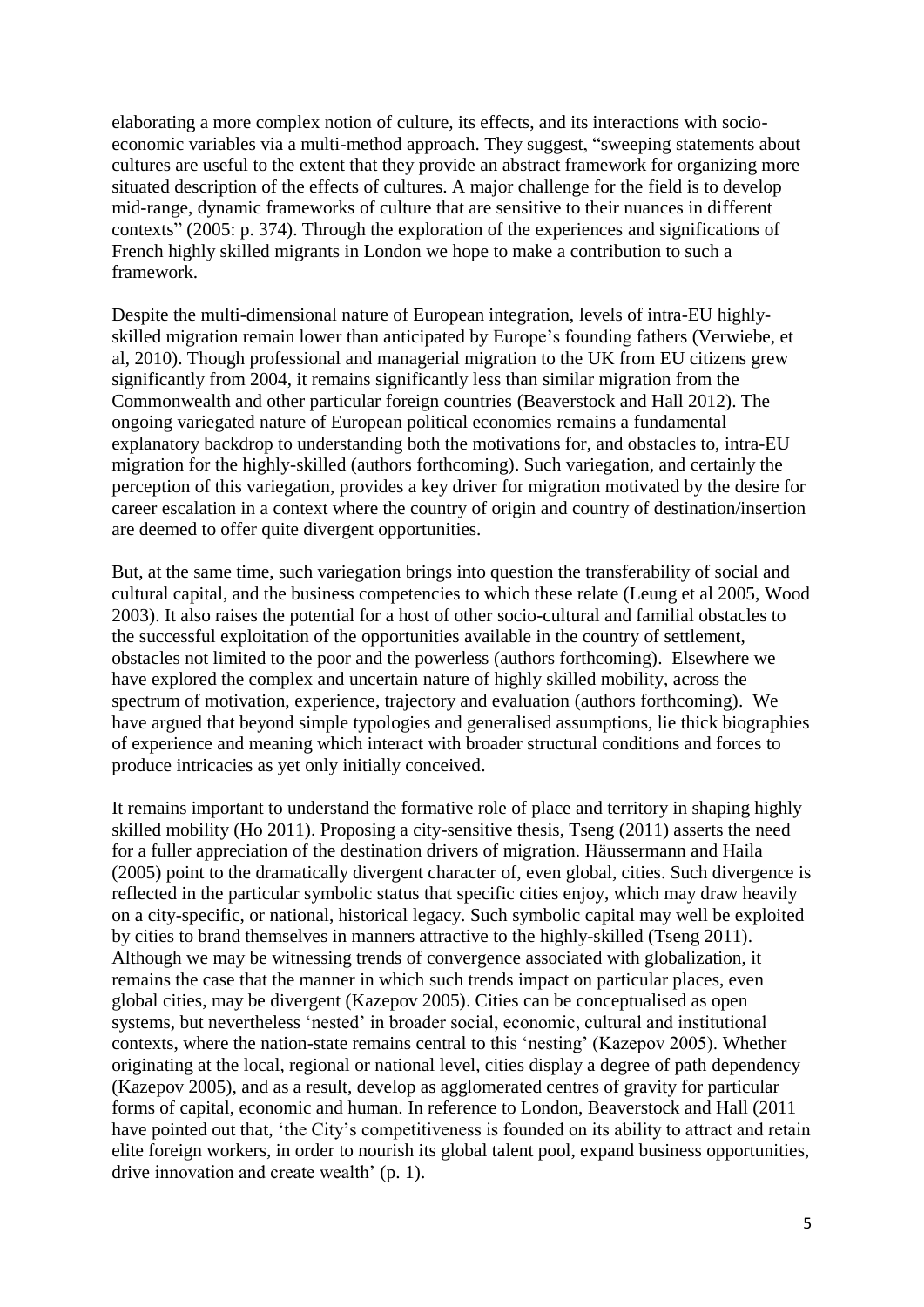The quality and quantity of the total stock of human capital in particular places remains important to an individual"s ability to progress their own competencies, capacities and career (Beaverstock and Hall 2012, Sassen 2005).

Co-presence has been classically defined by Goffman (1963) as referring in its fullest sense to situations where "persons must sense that they are close enough to be perceived in whatever they are doing, including their experiencing of others, and close enough to be perceived in this sensing of being perceived" (p.17), and as such where people are "accessible, available, and subject to one another" (p. 22). The nature and meaning of copresence has been rendered infinitely more complex by the emergence of information communication technologies, and intricate debates have evolved around the conceptualisation of co-presence in such a context. We suggest here that "real co-presence", in the sense of corporeal or physical proximity, or at least a spatial proximity that makes face to face interaction a frequent occurance, remain significant to the realisation of human capital. Highly-skilled migration expresses the ongoing variegation in what global cities, as places, are able to offer.

This paper draws upon data derived from an 18-month, ESRC-funded project, qualitative study focussing on the life and work experiences of the French highly skilled in London"s financial and business sectors, and their families. The project was based on semi-structured, one-off interviews and one focus group. A total of 37 people participated in the study; 16 men and 21 women, with the bulk aged between 35 and 44. The majority had arrived in the UK in the 2000s, though some had been here for considerably longer. 23 were married, 5 cohabiting and 9 single. 25 were parents<sup>1</sup>.

The term "highly skilled" covers a diverse group but the OECD and European Commission/Eurostat framework defines them as those who have *either* successfully completed a tertiary education and/*or* are employed in occupational roles normally requiring tertiary qualifications (such as undergraduate and postgraduate degrees). The majority of our participants satisfy this definition on both counts; 29 were qualified to degree level or above, and 16 had pursued subsequent education and training in the UK. Twenty were currently employed in senior positions in, or allied to, the financial sector; 3 worked in the field of finance law; 4 were employed in business-related higher education, whilst the remainder of those in work were occupied in a range of highly skilled professional positions. **Only 4 of the participants who were employed in the business and finance fields at the point of interview had substantive third country working experience prior to migrating to London. All spoke English on arrival in London, though to highly variable standards. Those with the most limited command of English were those whose educational and** 

**.** 

 $1$ <sup>1</sup> A snowballing technique was used to recruit participants, with purposive sampling to ensure a sufficient range of key demographic categories: gender, age (capturing a life-course spectrum), family status and length of residence in London. The data was subjected to a broadly inductive coding exercise, using NVivo, to facilitate a thematic analysis. Although the project was formulated in pursuit of specified research questions, the coding process was in the first instance entirely data driven, such that "good codes" were those that captured the richness of the data in themselves (Boyatzis 1998). However, as themes emerged inductively, these were verified through deductive re-examinations of the data, to produce rigorous and analytically-informed findings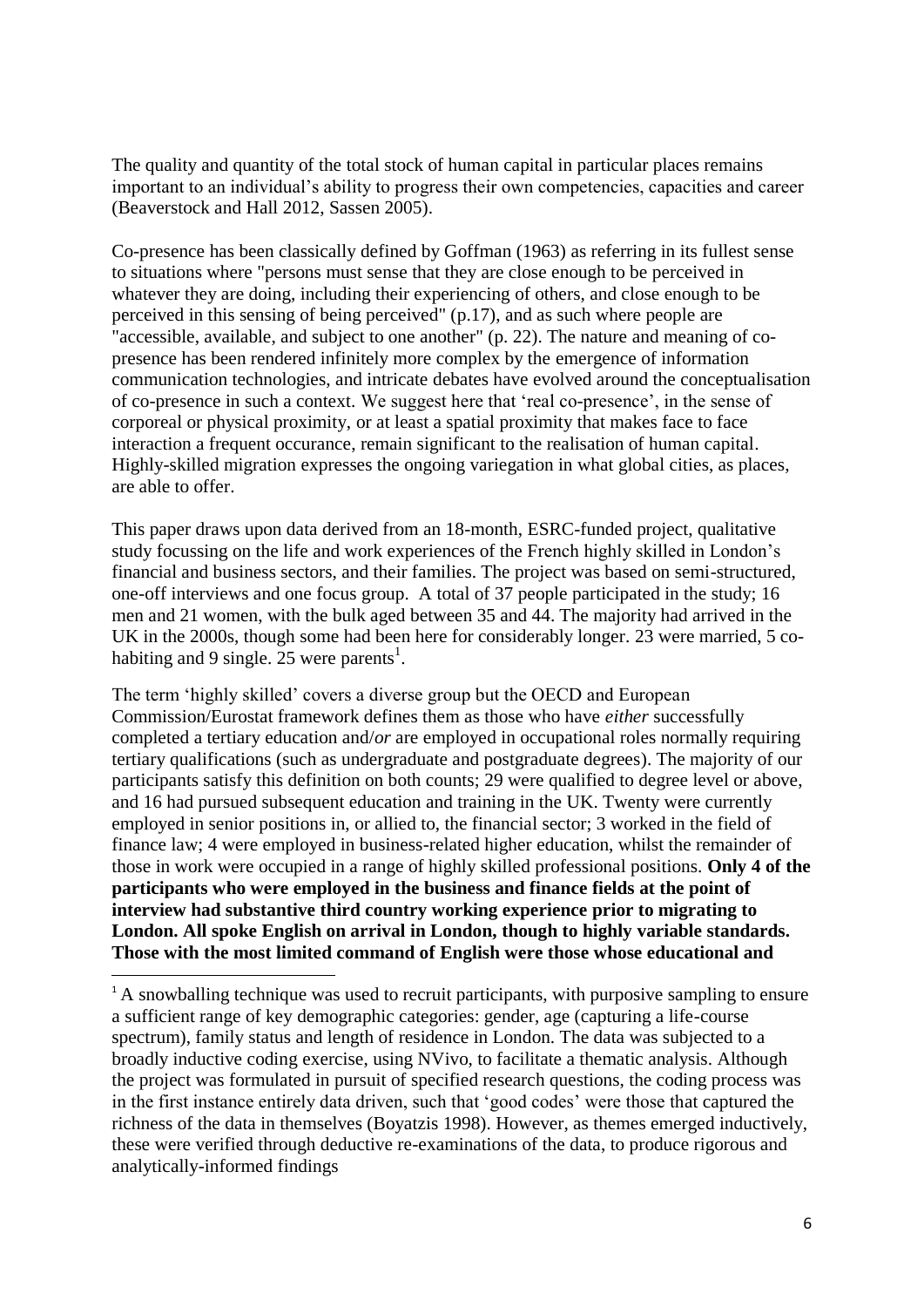**occupational experience had given them little necessity to learn the language. Those with the greatest fluency had either studied a course, or worked in a context, in France, where English was required, or alternatively had enjoyed third country experiences in an Anglophone country (especially the US).** 

#### Negotiating London"s Business Praxis

Most participants made some reference to nationally determined differences in the manner in which British and French professionals approached the praxis of business. Consequently, the "softer skills", associated with inter-cultural competence in different national business contexts, remain important (Beaverstock and Hall 2012). Migration, even for a highly-skilled constituency armed with as much cosmopolitan cultural capital as any, brings with it the need to engage with difference, and in a manner marked by a degree of inter-cultural competence (Butcher 2009). There can be no guarantees of the transferability of one"s business-cultural capital, or of the sufficiency of one"s inter-cultural skills in acquiring such capital. In line with Butcher (2009), our data suggest that the world of work was a space in which French highly skilled migrants found the experience of difference particularly notable.

A notable feature of the data in this context related to the different ways in which French and British business professionals approached problem-solving in a working environment. The French were represented as characteristically analytical, with a tendency to employ tools of abstraction for both understanding and resolving business-related challenges. But in turn, this orientation was seen as merely one manifestation of a broader national orientation towards critical analytical methodologies that were equally evident in the field of politics and culture.

Emphasising the French tendency towards Cartesian dualism, Damien reflects, "I guess I brought a lot in terms of organization and efficiency in the team really, and I think this is the Cartesian way of thinking actually, the French way of thinking, which is very analytical...The English are much more EQ emotionally driven [whereas] the French are much more IQ intellectually [driven]... like processing ideas, concepts. It's much more abstract".

French intellectualism is juxtaposed here to English (rather than British) emotionality. This is interesting given the prevalence, within our data, for a representation of the French as emotional and expressive, and the English as stoic and reserved. Speaking about the 'reserved' national character of the British, Claudine claims that,

if you work in a French office you will hear a lot of screaming, you would know who got on with whom, it's quite clear, there's no hiding of feelings which you'd never get in the UK but it doesn't mean everybody loves each other, they"re just much more reserved about the way they feel about things.

Damien goes on to offer a resolution to this apparent contradiction; "English people are cold...they are introverted emotional people. They don"t show it outside, but they feel it inside". Bringing his account of the respective characteristics of the English and French in line with the bulk of the data, he goes on to say; "English people are much more pragmatic, French people are much more theoretical". Charles concurs. "The English businessman is very practical. At the end of the day, what he will make as a decision will make sense – "it works, so it's good'. The French would say, 'it's logical, so it's good'". Pointing to a difference of national educational and cultural traditions, Charles goes on to assert that a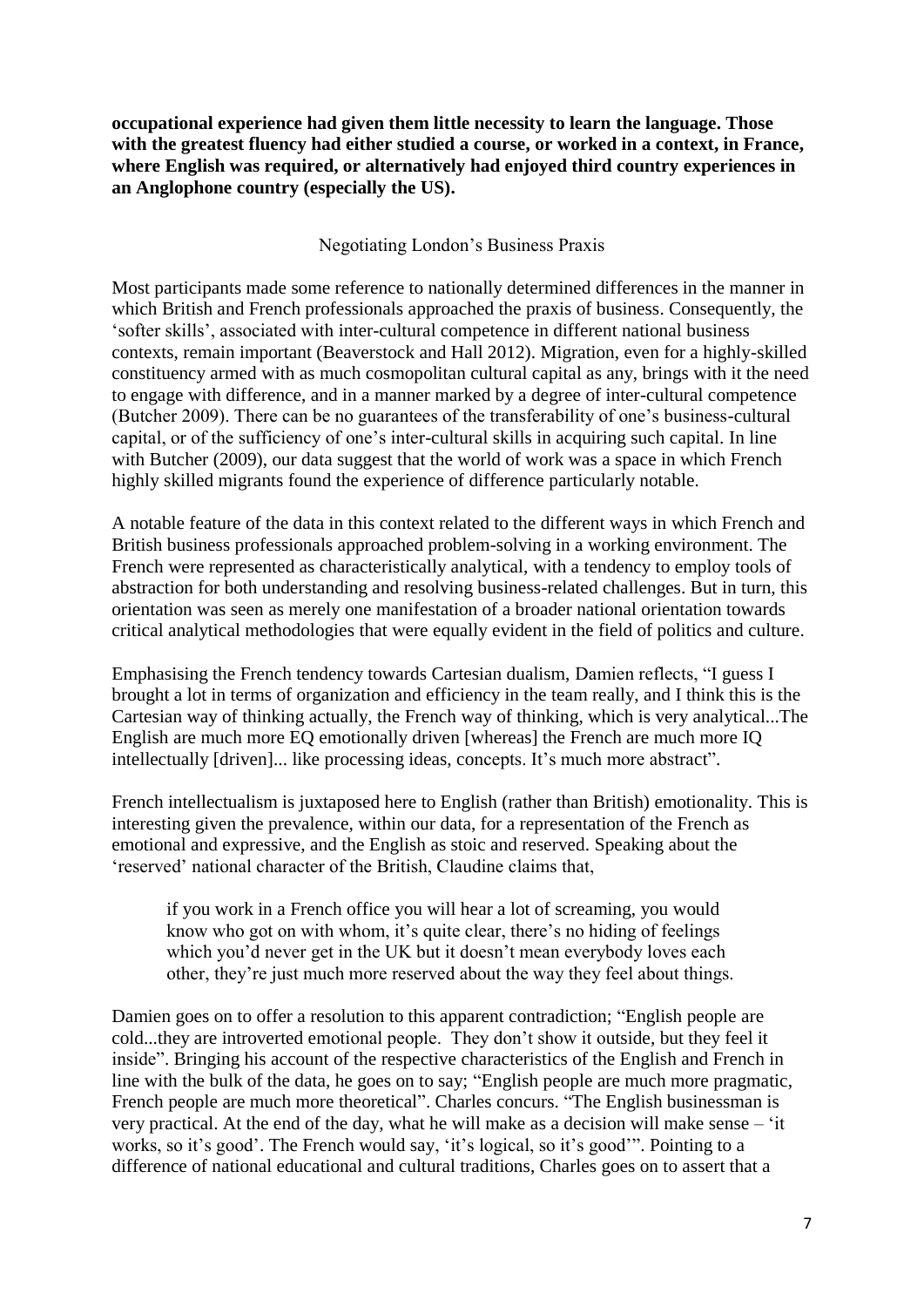French professional, with a background in *les grandes écoles<sup>i*</sup> "is rational, loves rationalizing things, to apply a logical analytical sense of commenting. The English guy with the same level of studies would just get to the same point quicker. It doesn"t look very intelligent but it works". Luc suggests that French analytic tendencies are a consequence of "a Latin influence". Specifically, he claims that in the UK, "…it tends to be more pragmatic; black or white, but it's never grey, whereas the French tend to be more always grey. That's a Latin influence I would say".

This rendition of the French professional as characteristically intellectual related closely to a positive re-claiming (Butcher 2009) of Frenchness. Though the education system was criticised for its role in supporting un-meritocratic social closure in France, it was nevertheless prized for its inculcation of rigour, abstraction, logic, and linguistic accomplishment. It was also valued for the breadth of knowledge it imparted. According to Samson, the French curricula is "...much broader than you would have if you came out of a university in the UK...And that has a fundamental relation to the way you react in a business...you can act quicker if you come from a French background because you have so much overall knowledge that...you will find a solution after a while". Such renditions of French business praxis as being definitively intellectual, as grounded on a Cartesian logic, corresponds closely to broader renditions of French business praxis within the comparative business literature (Alston et al 2003).

Language is central to all forms of business praxis. Underpinning convergence perspectives tends to be a set of assumptions about the relentless hegemony of the English language, and with this the progressive disappearance of the dissonances associated with linguistic difference (Wood 2003). For Bertrand, "because of the colonial past of England, English has become the lingua franca everywhere, certainly the business language everywhere..." But this hegemony is in fact far from secured. For Florin, "English is so important...if you can speak English you can go everywhere...I would say that it could not be possible to be relocated in Spain or Italy if you don"t speak the language...because most of your clients don"t speak English"

At one moment English appears to be a ticket to universal mobility: "it's a platform that you can use to propel you somewhere else" (Michel), and at the next, the limitations of its use restrict the English-fluent migrant's access to particular labour markets. The participants offered a host of different mappings of the reach and influence of the English language in international and European business. In general, amongst our participants, France was located at the outer-reaches of this influence. Adèle, reflecting on her experience of working with French banks, claims that "...it's amazing the amount of people who don't speak English. Less in Spain, but in France, it's appalling". Although Nickerson (2005) has claimed that, "the dominance of English used as a *lingua franca* in international business contexts is now seemingly beyond dispute", our data is suggestive of a nuanced picture, broadly supporting Wood"s (2005) challenge to the notion that English has become the globally hegemonic language of business.

Nevertheless, a key advantage of London, for most of our participants, was the opportunity to develop a greater command of the English language, and the social and cultural capital associated with this. As Florin claims: "English is so important in every part of your life that you need to speak English, and the only way to learn English is to live in the country somewhere". In the context of business, English language competence serves as an important social asset, in the Bourdieusian sense, facilitating access to business-related social networks, and underpinning forms of 'fit' and legitimacy central to career escalation. For Jean: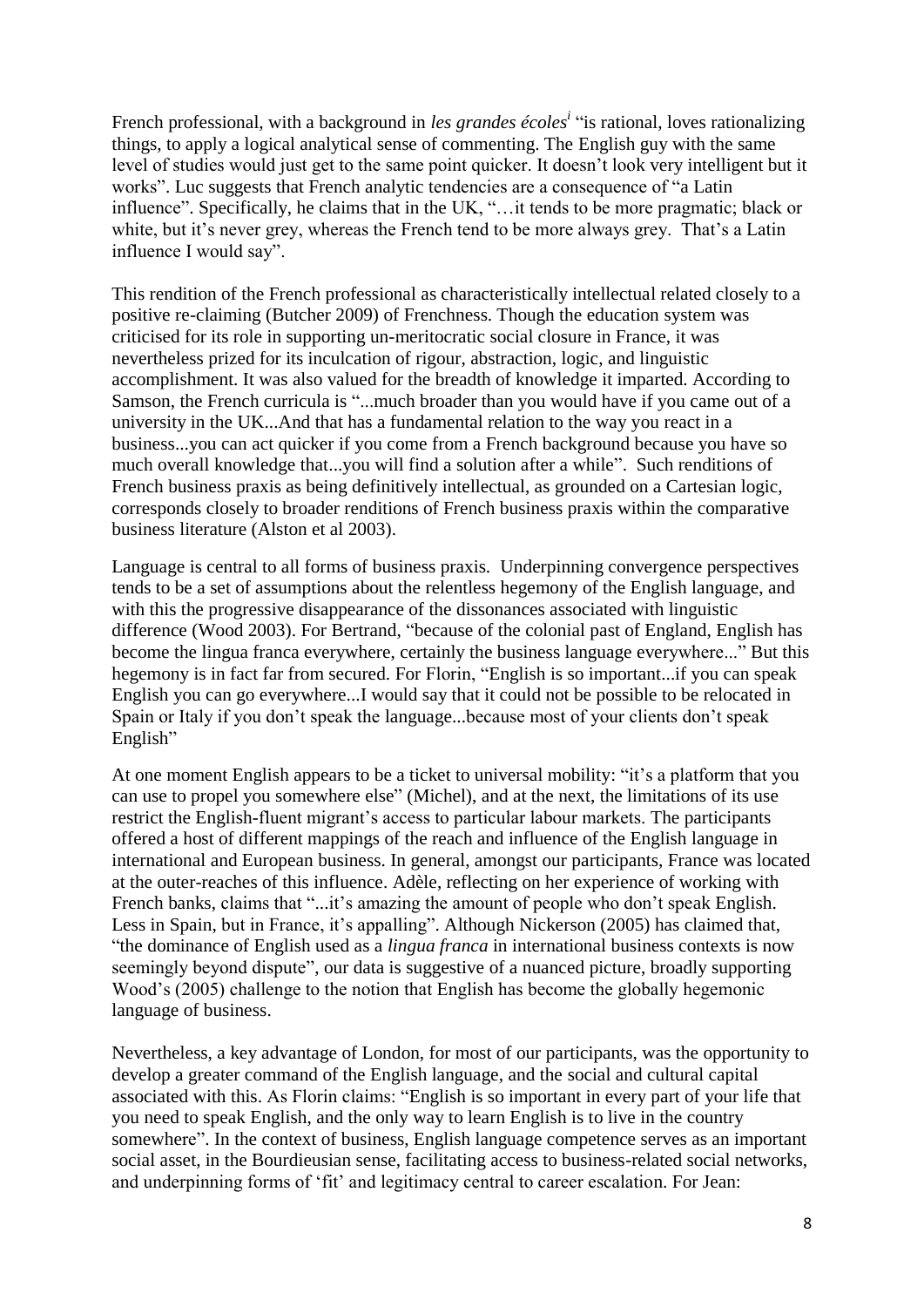"...English is the main language for the financial sector and you cannot afford not to be absolutely fluent".

Many participants made reference to the challenging process of learning English to a level that could secure the desired access to occupational progression and inter-cultural competence. Chiswick (1979) has pointed to the importance of host country language competence in securing employment, with Csedő (2008) referring to English language knowledge as the 'invisible facilitator'. If, as Csedő (2008) asserts, skills and competencies are socially constructed through a process of negotiation, language must be at the heart of this process. Renée explained that her boyfriend had secured a job quickly on arrival in London: "...because his level of English was really good, and I was not really confident. So at the beginning I think "...I have a Masters degree but I can"t speak English. I"m so stupid"". The non-negotiable nature of English language competence, at least for those migrants who work in an English-speaking context in London, is characterised by Charles: "we speak English because we have to...because of the business language, we need to speak English...it's a decision based on needs".

Language competence is also profoundly contextual. For Charles, "the English we understand is the business English of cash flow analysis, p&l analysis, customer service level agreement, management English. But when it's about social English we're as handicapped as you in France". But language remains a barrier even for those who may appear to have sufficient competence to navigate successful career pathways. True fluency is measured by the capacity of language to facilitate the communication of complexity and affect, and in manner that enables a sense of control. Even in a business context: "you feel like a teenager speaking the language because you don't have the same nuance...Most of the time we hate to be losing control. The French, like the English, have a very strong pride of themselves, right?" (Charles). This suggests the need to understand linguistic competence as a process, as having a "career" with an aspirational endpoint of linguistic inclusion. Kennedy (2008) has pointed to the importance of a range of para-linguistic competencies (including accent, slang and social habits) required of the newly arrived migrant.

An interesting finding to emerge from our data was the way in which English language was inextricably connected not only to national – business and economic - culture but also to a notion of "Anglo-Saxon" culture. Jean clusters the English language and an Anglo-Saxon management style together in discussing his appreciation of work in London. For Jean: "English language, but also management style, which was very much...Anglo-Saxon driven, was also...something that I was very happy with". Bernadette places great import on the English language as the medium through which "Anglo-Saxon" culture is communicated. Discussing the foundation of 'Anglo-Saxonism', she suggests:

it"s probably the language first which is, I think, a tool, which has always some consequences in the way you think, in your mentality, in the way you approach things...what I call Anglo-Saxon behaviour...Also I think what is very specific to the Anglo-Saxon culture is also the fact that we all meet with the same language in a very specific place and that"s the main point of London.

Butcher (2009) discusses what could be described as the performativity of identities, particularly the manner in which social identities are constituted through repetition and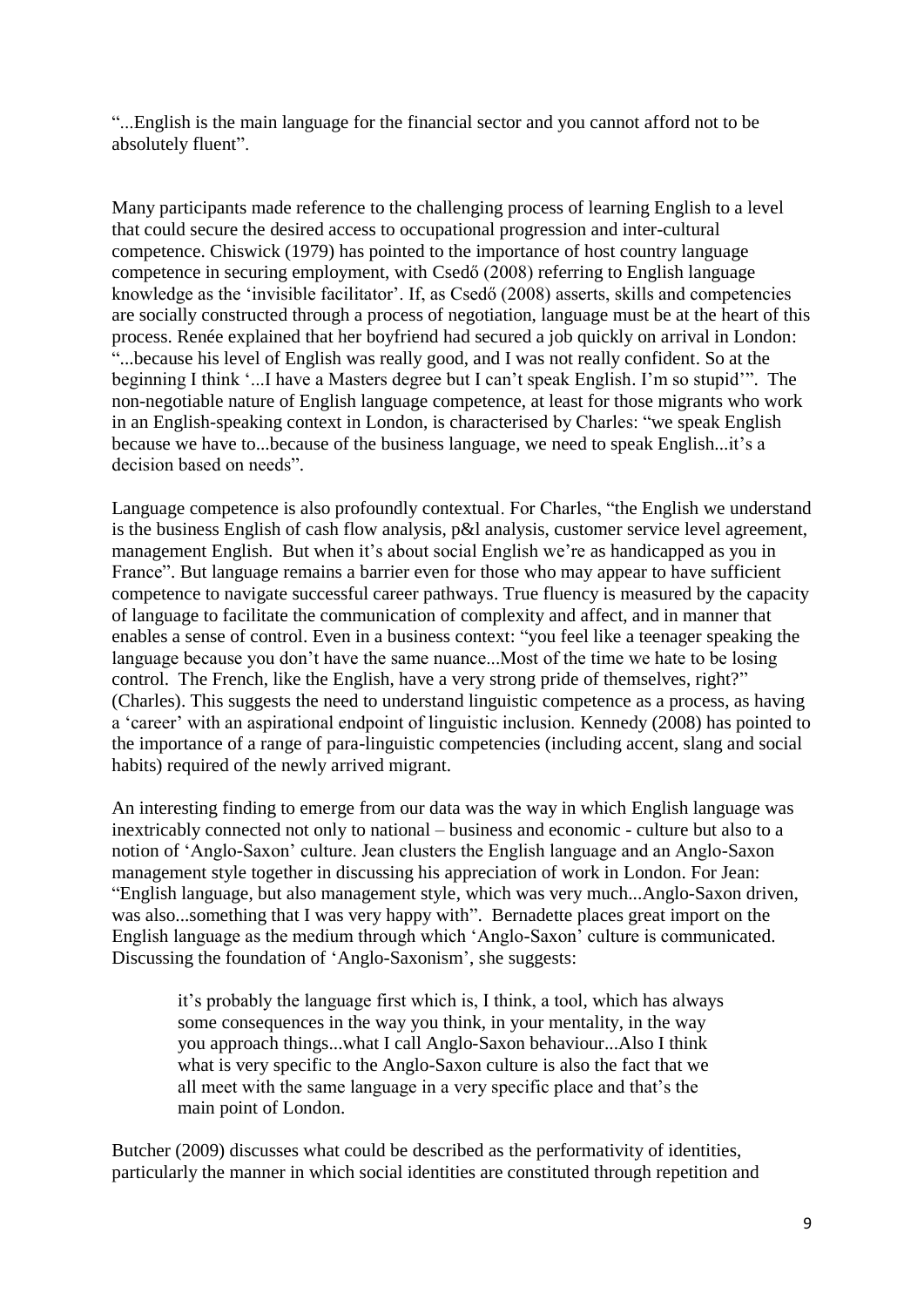recitation. Language and communicative behaviour generally become the necessary basis through which culturally competent business communication can take place in an "Anglo-Saxon' context, for the French professional. Bernadette goes on to say: "I know how to deal in a negotiation, I know the kind of person I have in front of me. I know that I will not obtain anything with the same type of behaviour I could have in my country".

But language is merely one dimension of a broader business-related communication praxis that bears the marks of nationally-characteristic business cultures. The data were replete with references to characteristic French and British ways of communicating at work. There was a common allusion to the "forthright" nature of French approaches to communication in the workplace, even in the UK. According to Adèle commenting on what she considered to be an essentially French trait; "If I've got something to say, I will say it, and that for me is typically French. If I don't agree with something, wherever I am, I will say it. I will make a point of saying it and I will make a stand for it. Even though I might not get what I want". Here Adèle appears to be claiming, as a French national trait, a practice of speaking; an insistence on a right to speak (to the point of duty); and a "need" to be heard. Reflective of the data discussed below pertaining to the normative "politeness" of British business environments, she seems to suggest that such forms of "speaking" may be transgressive of the communication ethics informing business praxis in London. For Florin: "probably in France we are just more direct, probably in the UK you"re more reserved".

Valentine accounts for her friend, who has recently moved to a "very British company", saying:

He"s really French in behaviour. Quite arrogant, secure you know, the way he talks...and there"s a clash of culture...he hasn"t been able to adapt because probably he"s just used his French mental frame and he is behaving like a French person. French people are very outspoken where in an English environment you can"t be like that. I mean you can say things but there is a way of saying it and talking to him has really made me realize that I"m not French anymore because I would not have behaved like him in that environment...he understands that he has to change but he has to do the work on himself

This rich passage expresses a number of important themes. The French are constructed here as typically outspoken, to the point of arrogance. French outspokenness appears responsible for a "culture clash" with the normative rules of English/British discursive praxis at work. It would seem that for the French to "fit" in such a context, they must find the will *and* the capability to 'work on themselves' in ways that 'close the gap' with the character of British working praxis. It may be that for some highly skilled French migrants, reciting French approaches to business practice may facilitate a sense of control in a context of dissonanceinducing work-based difference (Butcher 2009). Kennedy (2005) has argued that whilst highly skilled migrants may at first lack social capital, they are subsequently able to utilise evolved levels of cultural capital to gain access to career enhancing social networks. Whilst not challenging this rendition of social capital, our data brings into question any assumption of the readily transferable nature of cultural capital to use for such purposes. Valentine"s account of her friend, above, indicates the dissonances that may come with inter-cultural contact in the business world. The manner in which such dissonances are navigated and mediated involves a host of variables, including: the quantitative and qualitative nature of those dissonances, the meanings attributed to these by the social actors involved, and the willingness and ability of those actors to find adaptive and effective resolutions in particular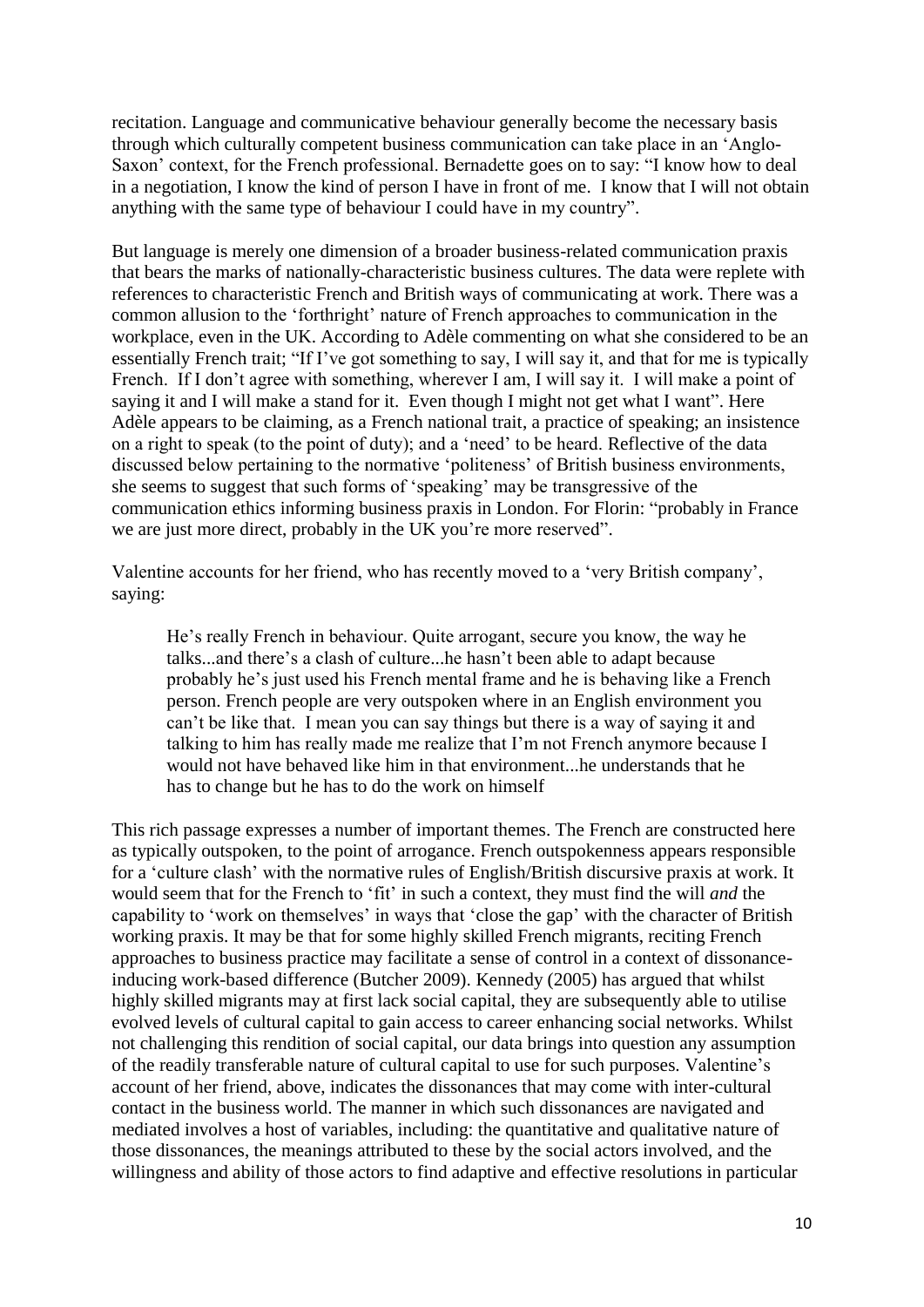contexts. But adaptations occur, and the career successes of our participants bear testimony to this. Pierre points to both the qualitative changes that work and life in London can bring to one's identity and orientations, and to an important determinant of a migrant's willingness and ability to successfully mediate associated differences and dissonance:

I must say, I don"t really know where I sit right now in terms of being French or not. I am French, obviously. I speak with a French accent and so I can"t hide it…I think I"m less French, I definitely think I"m less French but I should perhaps put a bit of a nuance in there because when I left France it"s because I didn"t feel I was belonging to that France so I was perhaps not really that French after all otherwise I would have stayed there. You see what I mean? I left because I was not happy with the way things were in that country but I"ve still, I"ve got a certain way of life, a way of looking at things which is probably very French.

Pierre suggests that one"s general orientation to the country of origin, before and after migration, is significant in determining adaptation to the country of settlement. This seems confirmed by Damien, when he says, "I'm here because I'm not really a French patriot at all, so this is why I always wanted to live abroad...I"m very into English, American, Anglo-Saxon civilizations. I"ve always been interested since I was a child and a teenager and so I really wanted to come and live in London for a very long time" There were a number of references made to the 'politeness' of the working environment in London. Politeness, as a communicative "ethic of care" for the feelings or well-being of the other, was positively regarded by all participants who made reference to it, though not without reservation. According to Charles, in UK business: "you don"t want to be rude, so you always make up nice ways to say "no" and for the Frenchman he takes years to understand that". The ethics, or perhaps the "politics" of politeness, are a code that takes time to adapt to. But this politeness was also acknowledged to be misleading; a device that flatters to deceive. Charles goes on to say; "the 'yes but' is an art-form in this country. They never say 'no'. When they say 'I'm interested, how interesting, yes interesting' it means bullshit". But politeness may mask something far more problematic. According to Michel, "it gets to the point where people are polite right in front of you and then shoot you in the back...It's just how English people are here in the work environment".

#### Conclusion

Intra-European highly skilled migrants have been presented as the epitome of an emergent class of "Euro-stars" (Favell 2008) or "super-movers" (Santecru et 2009). Such accounts have been subjected to an emergent, empirically-grounded, critique suggesting that although highly-skilled migrants may be armed with substantive quantities and qualities of cosmopolitan cultural capital, their mobilities encounter significant "frictions" (authors forthcoming). These frictions are associated with the ongoing variegation in national ways of "doing business", and as a part of this, the cultural underpinnings of the manner in which business is done within different national contexts (Leung et al 2005, Wood 2003). Additionally, it is an outcome of the fact that social and cultural capital emerges within particular places and thus may not be seamlessly transferable to other locations. Whilst appreciating the capacity of highly-skilled migrants to recognise and adapt to the differences associated with the inter-cultural experiences that come with inter-national migration (Butcher 2009), our data contribute to a rich understanding of such experience, and some of its associated "frictions".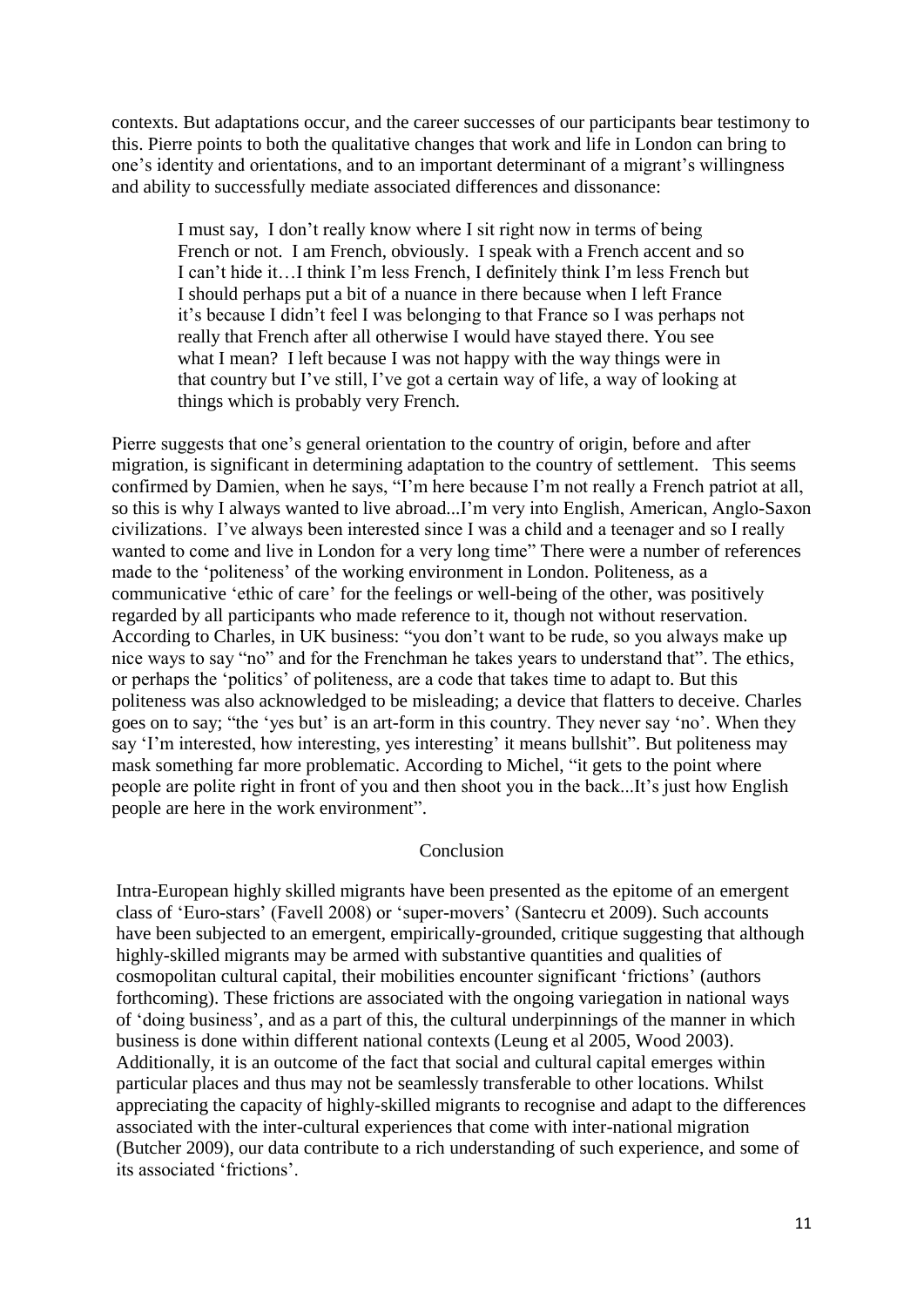Focussing on French highly-skilled migrants in London, we contribute to understanding highly skilled migration in four particular ways. Firstly, we highlight the need to understand the particularities and context-dependant dynamics operating within particular instances of highly skilled migration. Secondly, whilst seeking to avoid essentialism, and methodological nationalism, we demonstrate the ongoing importance of national variegation in the expressions of capitalism, and the cultural underpinnings of the business praxes found therein. Thirdly, we illustrate the "frictions" associated with the inter-cultural experience of working in a context of business-related cultural difference. Finally, we suggest ways in which highly-skilled migrants may navigate and mediate these differences in the interest of career progression and escalation.

The transferability of human capital across national borders has been supported by a host of developments, of both design and default. There currently exists an intense competition, between cities and nations, to attract and retain the world's 'brightest and best', where success depends much on the breadth and depth of the talent pool amassed (Beaverstock 2005). This has in turn has provided a key driver for the internationalisation of credentials, and their measurement and recognition, supported by a legislative framework (Salt 1992, Csedő 2008). As theoretical knowledge becomes increasingly important to economic activity, particularly within the "new economy" (Sennett 2006), emergent transferabilities of knowledge become possible. But there is a significant literature attesting to the fact of ongoing obstacles to the transferability of human capital remain. Qualifications and skills may not be recognised outside their country of acquisition (Zulauf 2001). The work of Csedő (2008), Mournier (2001) and Meyer (2001) suggests that the meanings of skills are determined by a process of social construction and as such negotiated by asymmetrical parties in specific networked contexts that do much to determine what can or cannot be recognised. Our data point to the ongoing tensions between the drivers of convergence and the ongoing bulwark of variegation, such that highly skilled migrants face the challenge of inter-cultural adaptation in business contexts that offer both opportunity and obstacle, and in ways that confront the will and ability of both person and place to find productive and successful solutions of inter-cultural working praxis (Butcher 2009).

#### Policy recommendations:

#### At EU level

1. Paying due heed to the on-going salience of national business praxis, EU policy makers need to work with business leaders to ensure that different ways of "doing business" do not operate as barriers to highly skilled mobilities

# At national level

2. Language fluency continues to impede highly skilled migration. Policy makers at national level need to work with education providers to develop a framework for improving language fluency especially for business purposes

# At regional level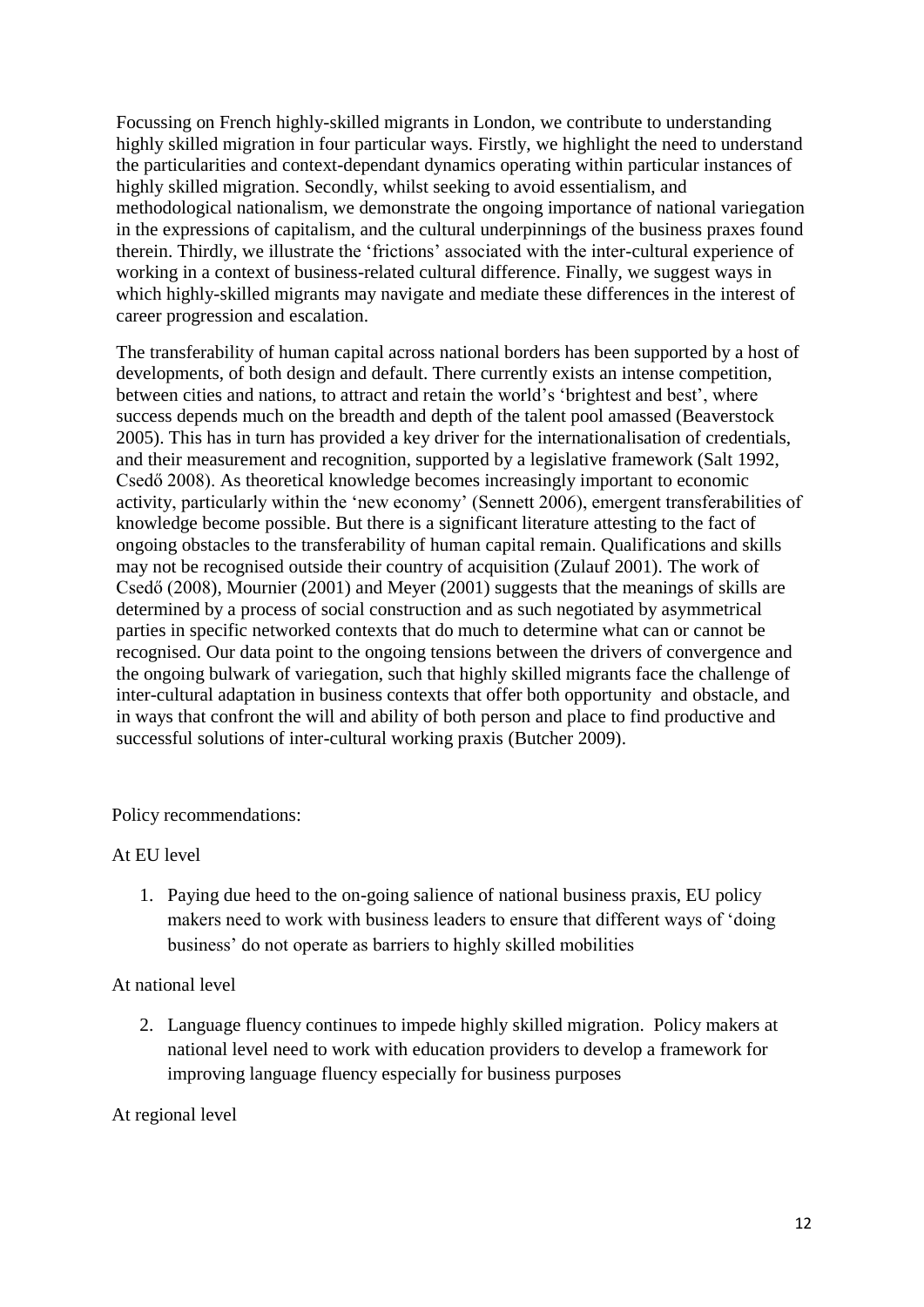3. Highly skilled migration is crucial to the London economy, regional leaders need to work with businesses and national policy makers to reduce the frictions which may hinder this particular migratory flow

# References

Alston, J. P., Hawthorne, M, and Saillet, S.

2003 *A Practical guide to French Business,* iUniverse, Lincoln

Beaverstock, J. V. and Hall, S.

(2012) "Competing for talent: global mobility, immigration and the City of London"s labour market", *Cambridge Journal of Regions, Economy and Society,* Vol. 5 (2): pp. 271-88 Beaverstock, J. V.

2005 "Transnational Elites in the city: British highly skilled inter-company transferees in New York City"s financial district", *Journal of Ethnic and Migration Studies*, Vol. 31(2): 245-268.

Boyatzis, R.

1998 *Transforming qualitative information: Thematic analysis and code development*. Thousand Oaks, CA: Sage.

Braun, M. and Glöckner-Rist, A.

2011 "Patterns of social integration of Western European Migrants", *Journal of International Migration and Integration,* DOI: 10.1007/s12134-011-0214-4, Online First Butcher, Melissa

2009 "Ties that Bind: the strategic use of transnational relationships in demarcating identity and managing difference", *Journal of Ethnic and Migration Studies*, 35(8): 1353-1371 Chiswick, B.R.

1979 "The economic progress of immigrants: some apparently universal patterns" in Fellow (ed) *Contemporary Economic Problems* Washington DC: American Enterprise Institute, pp. 357-99

Clift, B.

2007 "French corporate governance in the new global economy: mechanisms of change and hybridisation within models of capitalism", *Political Studies*, Vol. 55; pp. 546-67 Conradson, D and Latham, A.

2007 "The affective possibilities of London: Antipodean transnationals and the overseas experience", *Mobilties,* Vol. 2 (2): pp. 231-54

Csedő, K.

2008 "Negotiating skills in the global city: Hungarian and Romanian professionals and graduates in London", *Journal of Ethnic and Migration Studies,* Vol. 34 (5): pp. 803-23 Erel, U.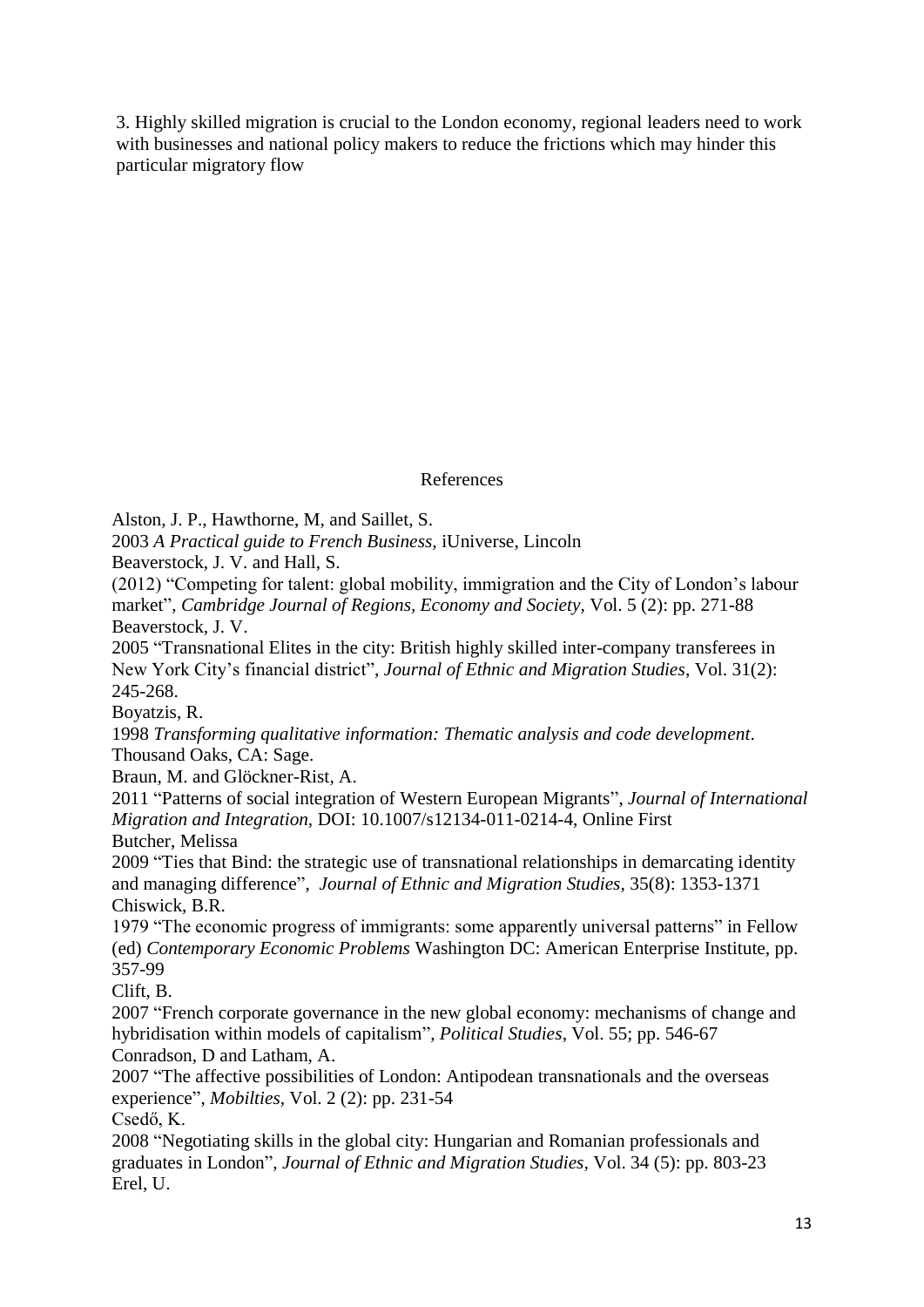2010 "Migrating Cultural Capital: Bourdieu in Migration Studies", *Sociology* Vol. 44(4): 642-660

Favell, A.

2008 *Eurostars and Eurocities: Free movement and mobility in an integrating Europe*, Oxford: Blackwell.

Favell, A.

2006 "London as a Eurocity: French Free Movers in the Economic capital of Europe" in Smith and Favell (eds) *The Human Face of Global Capital* New Brunswick: Transaction Publishers, pp. 247-274

Favell, A

2003 *Eurostars and Eurocities: towards a sociology of free moving professionals in Western Europe*, The Centre for Comparative Immigration Studies, University of California, Working Paper 71: 2003.

Goffman, E.

1963 *Behavior in Public Places; Notes on the Social Organization of Gatherings* New York: The Free Press.

Hay, C.

2000 "Contemporary capitalism, globalisation, regionalisation and the persistence of national variation", *Review of International Studies,* Vol. 26 (4): pp. 509-31

Ho, E.

2011 "Identity Politics and Cultural Asymmetries: Singaporean transmigrants fashioning cosmopolitanism", *Journal of Ethnic and Migration Studies*, Vol. 37(5): 729-746 Howarth, D. And Varouxakis, G.

2003 *Contemporary France: An Introduction to French Politics and Society*, Ashgate,

Aldershot

Jessop, B, Brenner, N. and Jones, M.

2008 "Theorizing sociospatial relations", *Environment and Planning D,* Vol. 26: pp. 389-401 Kennedy, P.

2008 "The construction of trans-social European Networks and the neutralisation of borders: skilled EU migrants in Manchester – reconstituting social and national belonging" *Space and Polity* Vol. 12(1): 119-133.

Kennedy, P.

2005 "Joining, Constructing and benefiting from the global workplace: transnational professionals in the building-design industry", *Sociological Review*, Vol. 53 (1): pp. 172-197 Kofman, E. and Raghuram, P.

2006 "Gender and global labour migrations: incorporating skilled workers", *Antipode* Vol. 38(2): pp. 282-303

Leung, K., Bhagat, R.S., Buchan, N. R., Erez, M. and Gibson, C.B.

2005 "Culture and international business: recent advances and their implications for future research", *Journal of International Business Studies* Vol. 36: pp. 357–378

Meyer, J-B.

(2001)

Nickerson, C.

2005 "English as a *linga franca* in international business", *English for Specific Purposes* Vol. 24 (4): pp. 367-80

Raghuram, P and E. Kofman

2002 "The state, skilled labour and immigration: the case of doctors in England",

*Environment and Planning A,* Vol. 34: 2071-2089.

Rutherford, J.